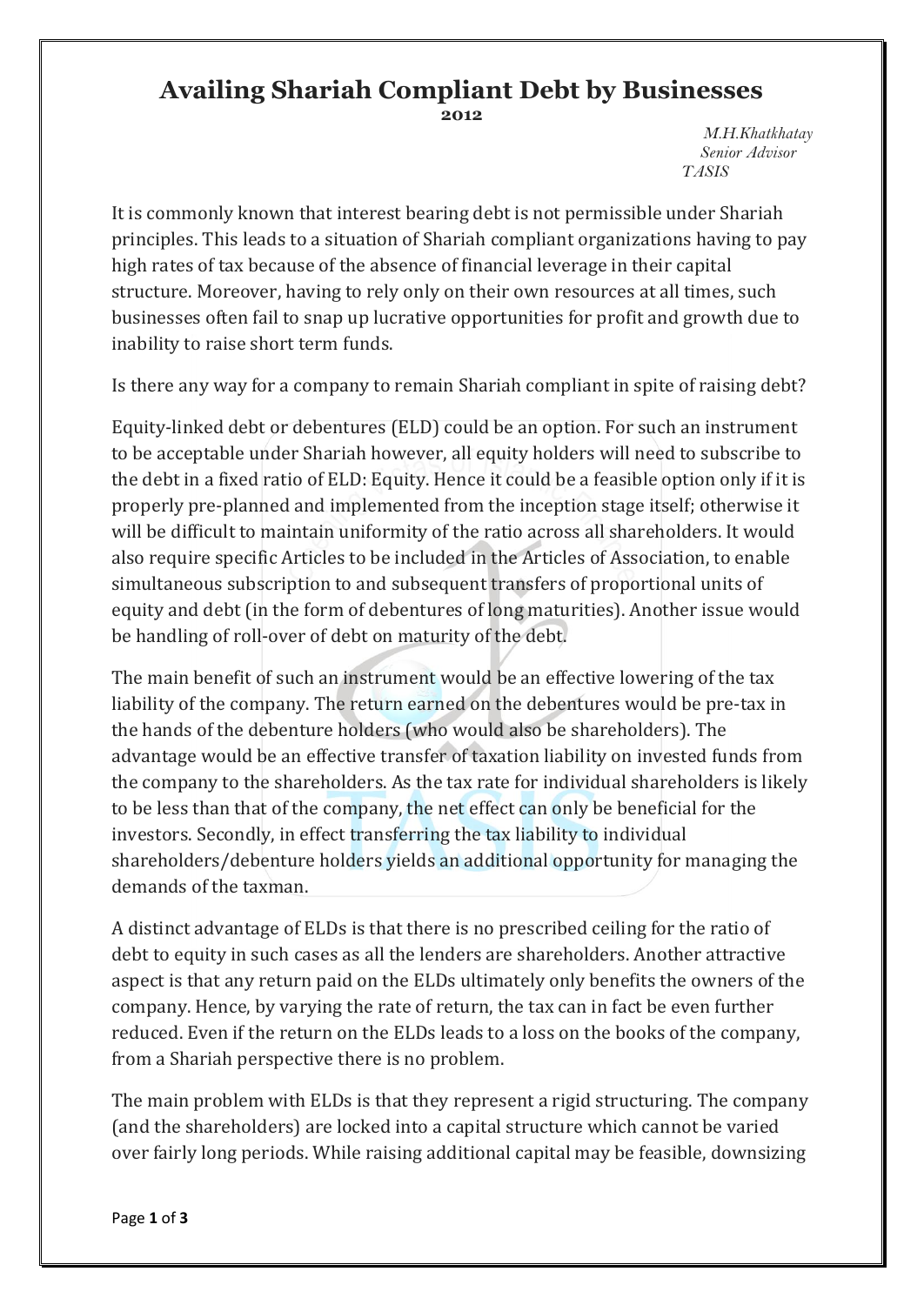is difficult, as it would imply buying back a proportional part of the equity along with the reduced debt.

Perhaps an easier and more flexible option could be a profit-sharing debenture. It needs to be stressed that technically, interest is not integral to debt. Debt in fact goes hand in hand with commercial transactions. Many business transactions inevitably imply a period of indebtedness for one party or the other. Interest most often comes in when there is an issue of funding. However this only reveals that interest is merely a mechanism for providing an advantage to the person who holds capital. It is not legally a necessary part of a transaction involving debt.

The return to the person holding the capital can as well be structured in accordance with a formula linked to the expected profit of the transaction/business. Actually the essential feature of debt is that, by contract, the principal amount of the debt has to be repaid irrespective of the outcome of the transaction/business. This means that the return on debt need not be fixed, and it also need not be decided in advance but can be determined post a certain specified event or period and in accordance with pre-agreed parameters. Thus the return on debt can be variable. However, a creditor cannot be made liable to write off a part of the principal of his debt. These two aspects of debt are not merely etymological deductions; they enter into the legal definition of debt.

Hence there is no problem with paying a variable (but non-negative) return on debt. The problem from a Shariah perspective lies in debt not being liable for losses. A partial solution to this issue could be to allow, in the event of a loss, a carryover of the (loss) results on the debentures in the P&L (only for the purpose of calculating return on the debenture), to a specified maximum number of later periods. The carryover feature would allow the losses to be carried over in the P&L up to the end of the specified tenure and/or up to a specified maximum number of years thereafter, if necessary (to allow carryover of losses for a specified minimum number of years before write-off). Eventually (if the losses persist till the end of the specified period), proportional write-off of the debt to the extent of the loss in the P&L would be necessary to ensure Shariah compliance. Perhaps an example could clarify:

Assume a company raises debt by public issue (or more likely, private placement) by means of debentures with following features:

a. Tenure of minimum 7 or 9 years.

b. Tenure could be extended by another 1 to 2 years.

c. Minimum carryover period before write-off of proportional part of Debt will be additional 2 years, but not before end of primary tenure.